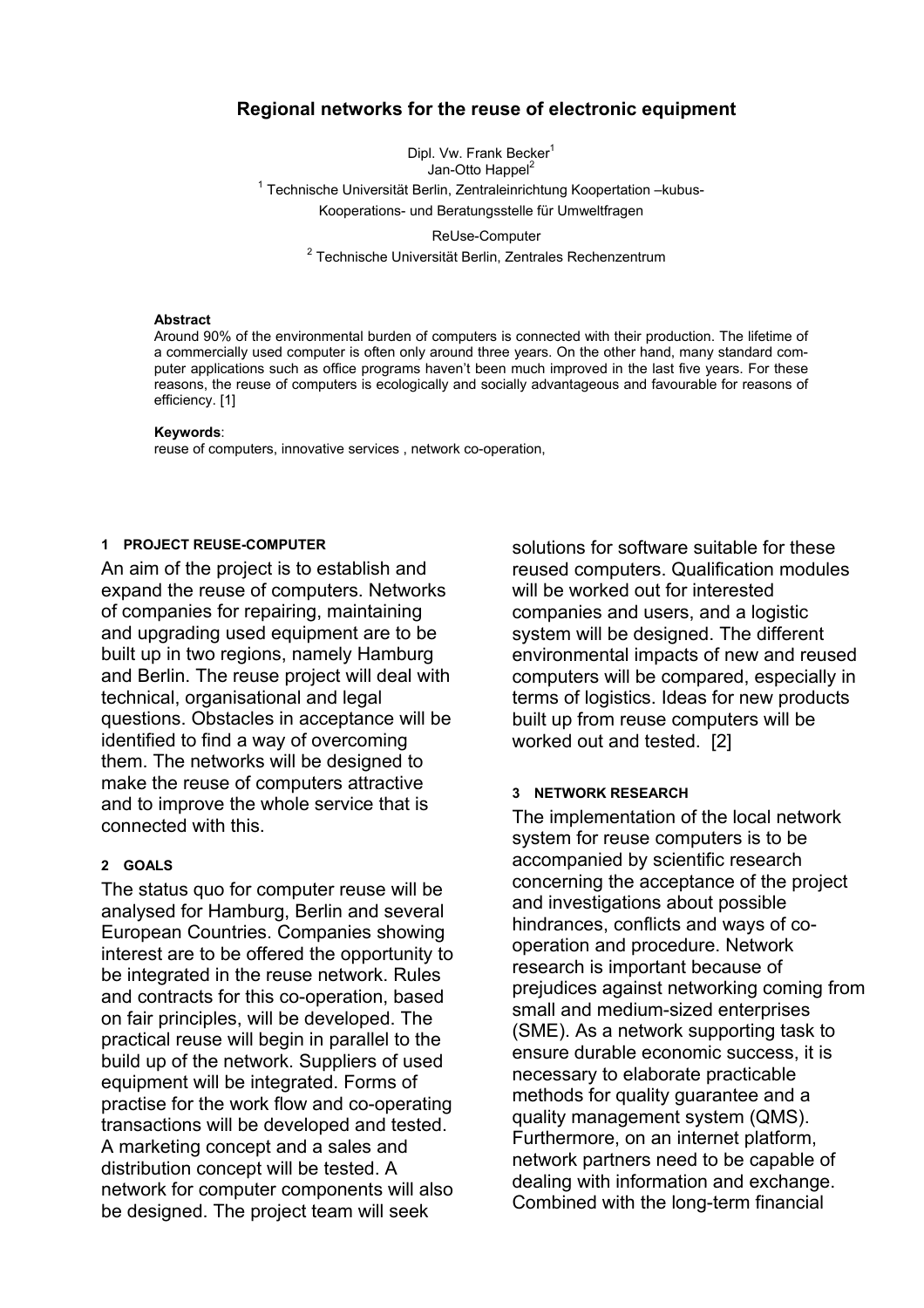concept, the results of practical working are to lead to an independent, neutral and economically viable co-ordination centre the nodal point of reuse networking.



Figure 1: Structure of network

**4 HARD- AND SOFTWARE PRODUCTCONCEPTS** • Floppy-drive **FOR THE REUSE OF ELECTRONIC EQUIPMENT** 

# **4.1 Introduction**

The computer user of our days is used to buy a new computer cause of the aim to link hardware and software. The hardware has to be faster cause of software to be bigger and slower. Mostly there's no growing in functionality. It's the "money making" philosophy of Microsoft & Intel. We try to break through by considering hardware/software constellations for several network environments with the open software OS *Linux*.

Linux matches the following points (for ReUse) Figure 2: Configuration tool.

- its free
- individual configurable **4.3 Project Terminalserver**
- 
- secure
- need of min. hardware resources

# **4.2 Project FD Router/Firewall**

The connection between the Internet and the local area network is done by a *Router*. It's responsible for directing several Internet requests from the LAN to the Internet by one Internet connection. The *Firewall* secures the traffic in and out the LAN.

Every network service uses an own port. The server. One of the *Firewalls* job is to forward or deny this port in each direction. We tested a floppy disk solution called `fli4L`.

It provides the following services: Features:<br>
• nouter **•** minimal administration

- 
- firewall/masquerade
- far administration(ssh,telnet,ftp)
- individual cost control
- dynamic DNS-Service
- secure Datatransfer via ipsec
- individual extendable
- user friendly configuration
- ISDN&DSL support

The main advantage in comparison to commercial offers is the flexible (Software- ) extensibility. Hardware requirements:

- $PC \ge 486DX$
- 8 MB RAM
- 2 NW-cards(DSL)
- 1NW-card+1ISDN-card
- 

The configuration is done with a graphic oriented tool on a Windows or Linux based computer.

| <b>PR Financials - (c) 2002 Carolan Cerns und Jürgen Bauer - All rights inserved</b>                                                                  |                                         |
|-------------------------------------------------------------------------------------------------------------------------------------------------------|-----------------------------------------|
|                                                                                                                                                       | $-118$                                  |
| <b>Jacobsongener</b><br>Williamson run full Micerell<br><b>With company</b><br>Dasser Wood days per entertain working area thretigent engines to \$4. |                                         |
| <b><i><u>AALAN</u></i></b><br>$\overline{\phantom{a}}$<br><b>N</b> Temmentants                                                                        |                                         |
| ECREAN<br>٠                                                                                                                                           |                                         |
| $\overline{\phantom{a}}$<br><b>Parameter</b>                                                                                                          |                                         |
| then looks fits also have left front<br>×<br>$+8.5$<br>1204                                                                                           | Frigarity britains series books by      |
| $\overline{\phantom{a}}$<br><b><i><u>Vancinant</u></i></b>                                                                                            | <b>Detroit</b>                          |
| $T$ HEM<br>×<br>Chevrolet                                                                                                                             | <b>COLORADO</b><br><b>Distances</b> And |
| <b>Tigs Parkers</b><br>×                                                                                                                              | <b>Design Auf</b>                       |
| ×<br><b>Claim</b>                                                                                                                                     |                                         |
|                                                                                                                                                       |                                         |
| X Founded                                                                                                                                             | same.                                   |
| ×<br><b>Standards</b>                                                                                                                                 |                                         |
| Moto exciter Se del Poulei promoti<br><b>Experience</b> Infiniture<br>W into                                                                          | <b>Country</b><br><b>Seekaland Ford</b> |

full network capabilities **At the beginning of the project we** considered solutions for very slow computer hardware.

Modern software requires to much resources for this hardware.

The idea to run software on a fast server and redirect the screen output to slow clients is realized under the

"**L**inux **t**erminal**s**erver **p**roject".

The clou is that the whole software "running" from users on clients in reality

The clients are booting from floppy-disk or PROM on nw-card starting a special Linuxkernel, connecting to the server. Then control is given to the server.